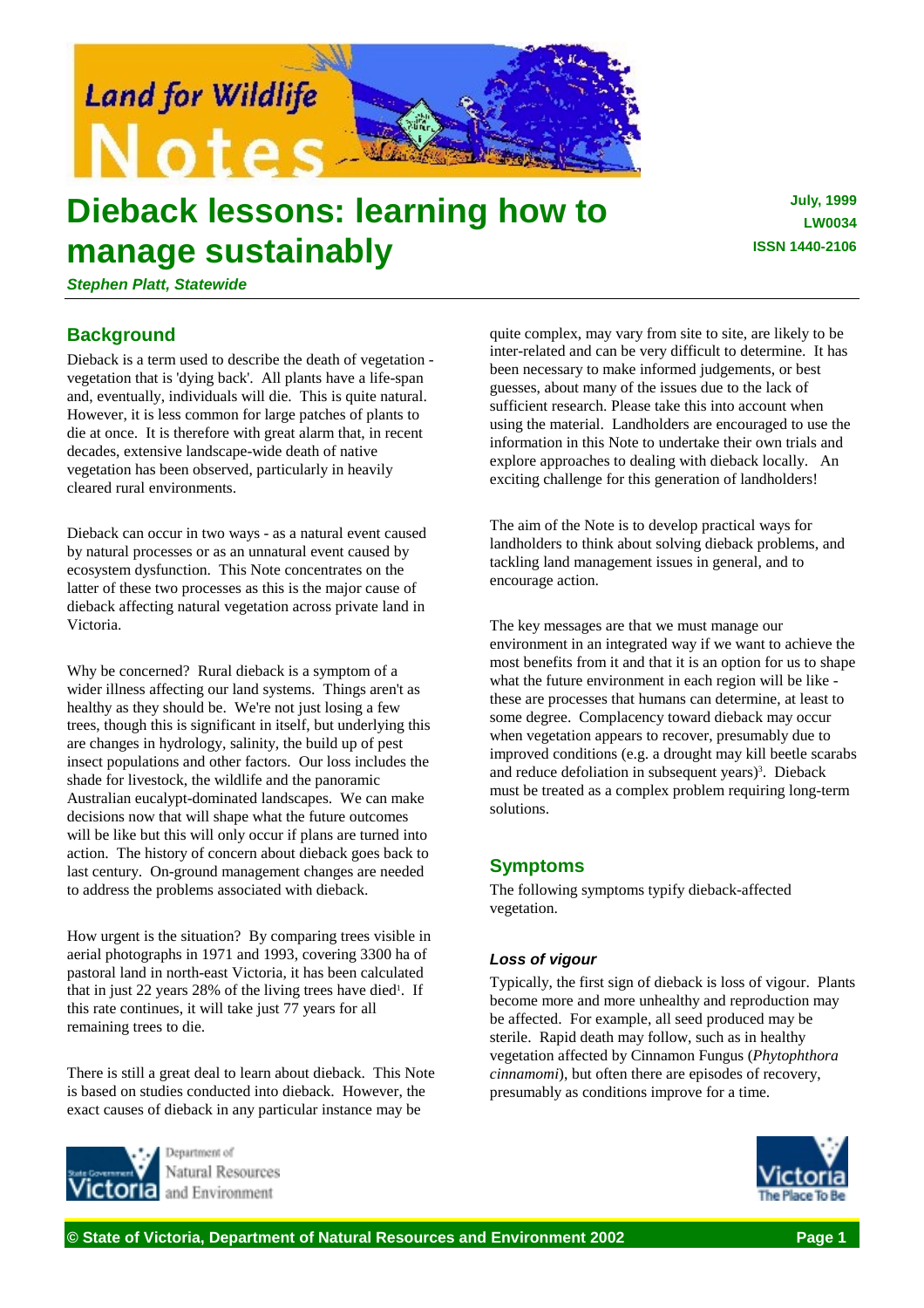

*Stages of eucalypt dieback. 1. branch tips die, 2. extensive defoliation, 3. epicormic regrowth 4. tree death. Note that dieback in other plants may have different symptoms. Drawings by Stephen Platt.*

# *Crown death*

The uppermost small branches of trees and shrubs may die. Gradually this may extend to most of the crown. Intermittently, in good seasons, there may be recovery of vegetation, often from epicormic buds concealed beneath the bark of eucalypts, leading to clumps of healthy foliage amidst dead limbs.

#### *Mistletoe infestation*

Trees may become infested with parasites and diseases as they lose health. For example, tens of mistletoe plants may infest a single eucalypt or wattle. This is not a typical event in healthy native vegetation<sup>2</sup> and is probably a symptom of dieback.

#### *Insect infestation and defoliation*

The other commonly observed phenomenon is massive attacks by defoliating insects. For example, the entire foliage of trees may be consumed by species of beetles. Also, Swamp Paperbark *(Melaleuca ericifolia)* dieback in Rhyll Swamp, Phillip Island, coincided with defoliation by native Paperbark Sawfly caterpillars (*Pterygophorus* sp.) but the cause was not determined8.

Large psyllid infestations, often attended by a colonial native species of bird, either Noisy or Bell Miner, are another indicator of unhealthy eucalypts. Psyllids are small insects (about 1-2mm long) that live on eucalypt leaves. The insect shelters beneath a covering, called a lerp, that is usually white and may be fan shaped or variously adorned with hairs or other protuberances.



*Psyllid, under its lerp shelter, on a eucalypt leaf. Large numbers of psyllids may be an indicator of declining tree health. Photo:P. Atkinson*

# **Causes of dieback**

There may be one or more causes of dieback in any particular situation. The following processes are all potential candidates for causing dieback. Not all have been confirmed as causes due to insufficient research, but are regarded as probable causes by persons qualified to make such judgements<sup>3</sup>. They have been split into primary and secondary causes by the author because, whilst many causes are now operating, they may not have been the original cause of dieback. Several factors influencing dieback may act together, complicating management solutions.

#### **Primary causes**

Landscape clearance, and consequent ecosystem dysfunction, is believed to be the primary cause of rural dieback. Plants that were once fully integrated into a continuous forest or woodland, that are now standing isolated in a sea of introduced plants subject to completely different conditions, could be expected to be under extreme stress.

The obvious solution, though by no means an easy task, is to restore ecosystem function or at least those parts of the ecosystem that are necessary to ensure that as many benefits as possible can be maintained. This subject is considered later in this Note.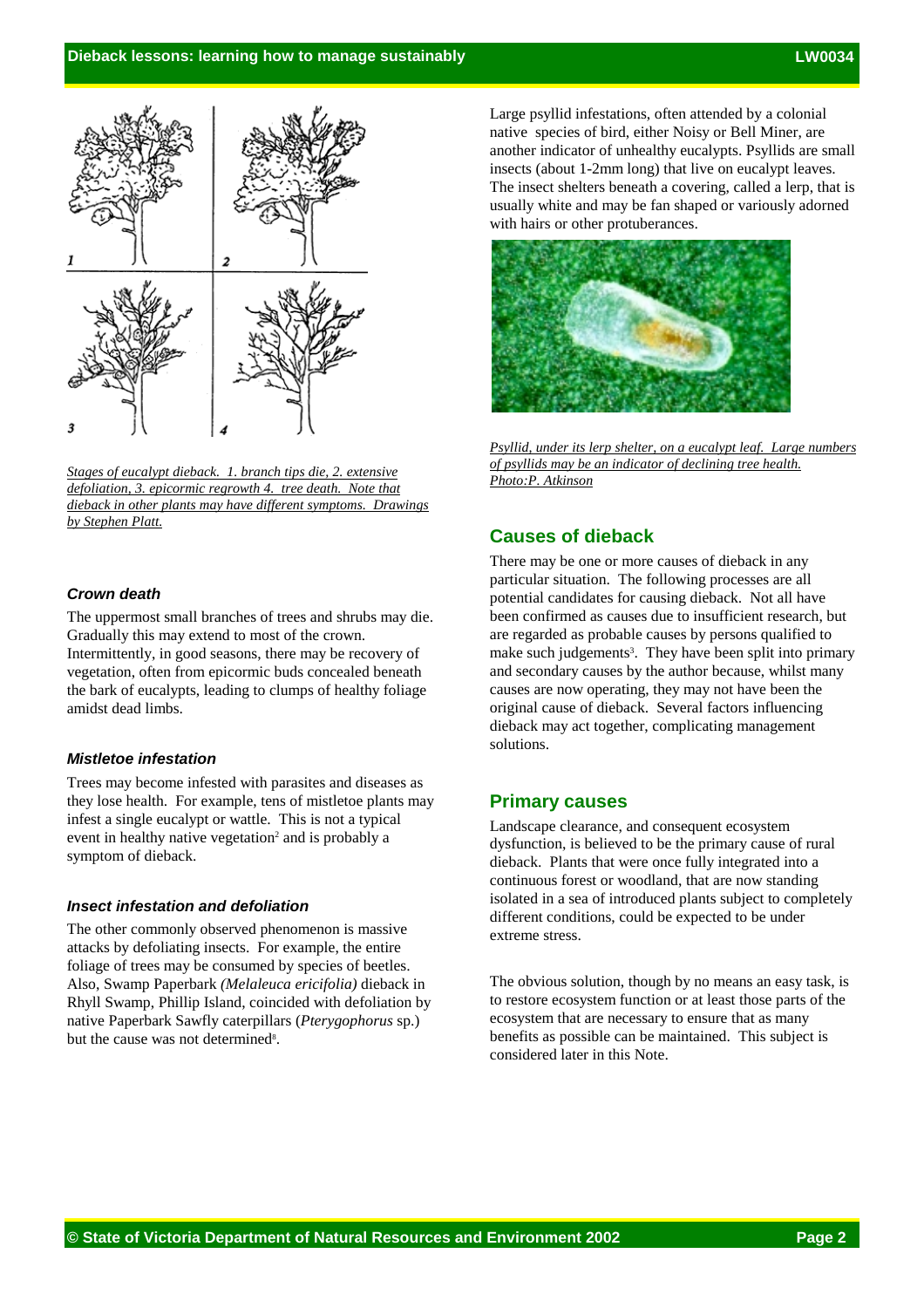

*Simple monitoring techniques allow a deeper understanding of what is causing dieback. In this example, a tree branch has been bagged to exclude defoliating insects but allow light and air to enter. The result indicates that the tree is healthy and renders unlikely as explanations some potential causes of dieback such as old age, salting or nutrient deficiency. Photo: J. Landsberg*

## **Secondary causes**

Once the natural ecosystem is placed out-of-balance by massive clearance, other factors come into play. They relate to both human land management and to unusual fluctuations in otherwise natural phenomena.

In each of the following descriptions, it is the aim to indicate methods of monitoring or testing what is going on locally and also to suggest some of the potential remedial actions that might be taken. Please note that the actions must be used as an integrated package.



*From: Wylie, F.R. and Landsberg, J. (1990).*

*The diagram (above) indicates some of the probable linkages between the factors contributing to dieback*

#### *Insect attack*

Beetles (especially Christmas Beetles), psyllids and phasmids are often involved. Some insect infestation of vegetation is normal and necessary for maintenance of insect-eating birds and other animals. In healthy vegetation, insect numbers are usually controlled by birds and other natural predators, or climate. Healthy plants are able to defend against a degree of insect attack but large numbers of insects can overcome these mechanisms. Insects may have benefited from increased pasture (beetle larval habitat), use of fertilizers (enriched food) and loss of natural predators. Monitor by exclusion bags over branches, leaf counts of insect numbers or defoliation, mapping the distribution of Noisy or Bell Miner colonies (psyllid harvesters - the feeding activity of these Miners is actually an advantage to psyllids), other small birds (psyllid feeders which are excluded by Miners), bats and Sugar Gliders (beetle feeders). Actions 1-6, 9-12.

#### *Salinization, waterlogging, Cinnamon Fungus.*

Sites, particularly those that are low in the landscape, may be affected by rising salinity, waterlogging or a fungal pathogen that attacks plant roots. Monitoring includes test wells to determine salinity levels and water depth and soil and plant tissue analysis to look for pathogens. Actions 7- 9.

#### *Nutrient enrichment*

Particularly where stock camp under the shelter of trees and in areas where fertilizers and other chemicals are used. Also, from improper disposal of nutrient rich sources such as dairy and household effluent. Monitoring may include soil and water tests for nutrients and tracking nutrient disposal from source to outlet. Actions 2,6.

#### *Pathogens*

Some fungi, which are normally not a problem in healthy eucalypts, may spread in defoliated trees and can play a role in dieback. Observe stem sections for cankers (dead wood surrounded by live wood). Action 7. The role of Cinnamon Fungus is referred to above.

#### *Senescence*

An ageing population of plants will obviously include a greater proportion of unhealthy and dying individuals. Monitoring could include looking at the response when exclusion bags are placed over defoliated branches (to look for healthy regrowth in absence of insects, no regrowth might indicate a plant has no capacity to recuperate), counting the number of saplings (to indicate recruitment of future generations) and percent of seed germination. Actions 5, 9, 11.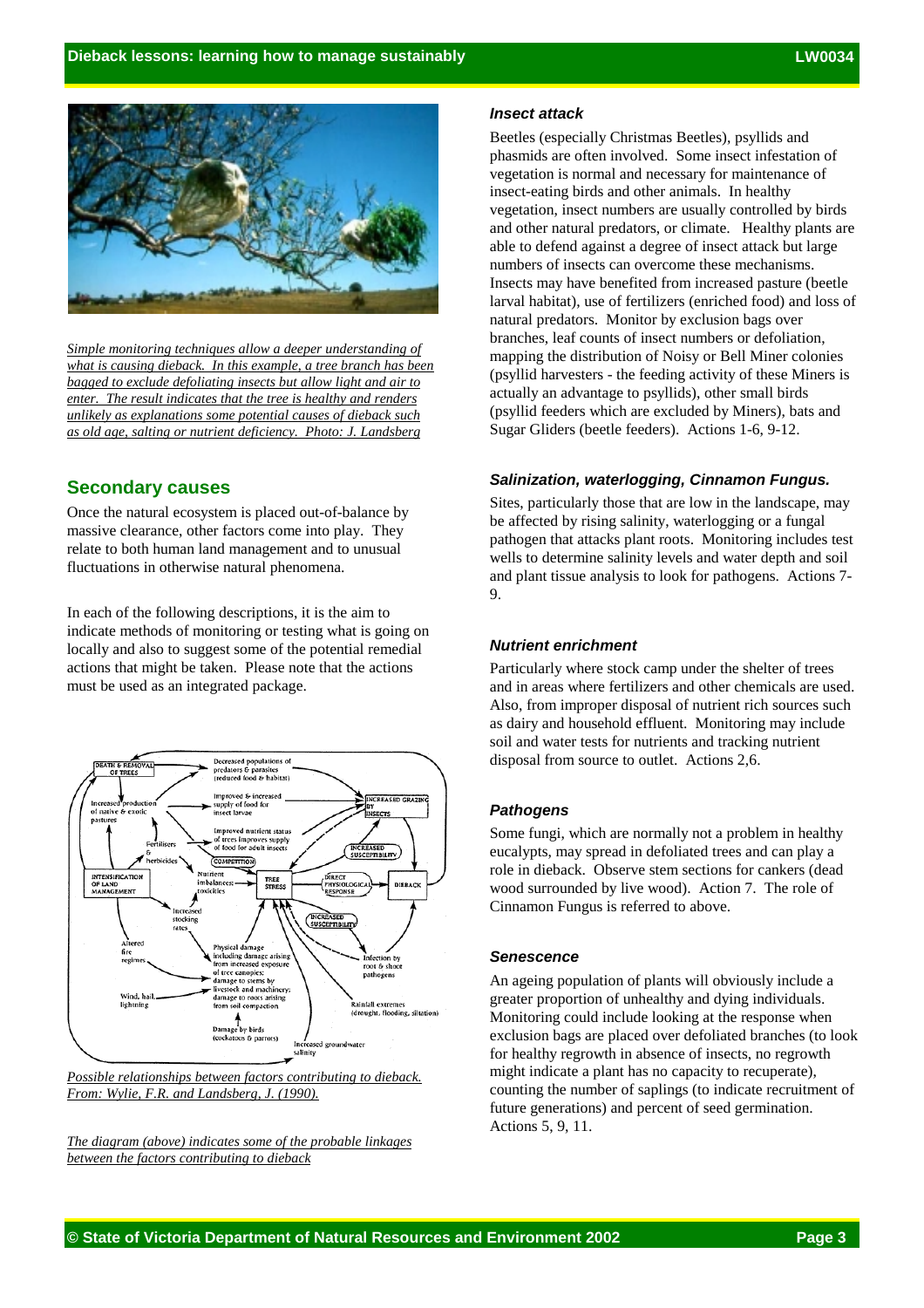#### *Grazing of bark*

This affects stringybark eucalypts in particular. Obvious signs of bark loss at or below breast height indicate this as a likely problem if livestock are present. Action 5.



*Livestock can certainly play a role in dieback. These trees have been girdled by livestock. They are likely to die.*

#### *Drought*

Severe droughts may be a contributing cause of dieback. They may also be involved in recovery from dieback where pest insect populations are affected.

#### *Soil acidification*

Occurs as a result of fertilizer use. A problem for pasture as well as native vegetation. Simple soil test kits are available to monitor acidity. Compare unhealthy sites with healthy ones. Action 3.

#### *Airborne salt*

Can affect vegetation within range of coastal winds (approx. 15 km). Monitoring may take the form of sampling vegetation to check for salts or comparing salt pruning of shoots on more and less exposed areas (leeward side of larger blocks of vegetation). Actions 3, 9.

#### *Nutritional disorders*

Practices associated with agriculture may have affected the availability of some essential plant nutrients. Soil tests can detect nutrient deficiencies. Actions 2, 6.

## *Deterioration of soil structure*

Compaction by livestock and loss of soil conditioning organisms through application of chemicals, fertilizers and ploughing, may be a factor in dieback. Monitoring might involve testing soil penetration at healthy and unhealthy sites using a steel rod or taking equal quantity of soil samples from a number of sites and laying them on paper to count the number and diversity of soil organisms that emerge. Actions 2, 5, 8, 12.

#### *Mistletoe*

Mistletoe infestation at levels experienced by isolated trees in paddocks may cause the death of the tree but mistletoe infestation is probably not an initial cause of dieback. Parasites, such as mistletoe are likely to become prolific when the natural defences of a plant are reduced due to ill health<sup>2</sup>. Actions 1-12.

### *Loss of natural predators*

Loss of birds, reptiles, mammals and predatory insects may be an important factor in dieback, permitting defoliating insect populations to spiral out of control. This may be helped along by Miner colonies which harvest psyllids and exclude other small birds which feed on them<sup>5</sup>. Compare small bird populations in healthy and unhealthy areas, map the distribution and score the diversity of understorey species. Actions 1, 3-5, 10-12.

#### *Altered fire regimes*

Has been associated with dieback. Comparing sites which have been burnt with those unburnt may help determine if this is a likely factor. Alternatively, investigating the response of an area after burning may indicate its use as a management technique. Action 11.

# *Damage by livestock, machinery, herbicides and other agricultural chemicals*

All these factors can be detrimental to plant health and may be responsible for localised occurrences of dieback. Monitoring may involve comparing the areas potentially damaged with areas that could not have been. Actions 2, 5.

#### *Flooding, hail, wind, frost, lightning*

May cause local incidence of dieback.

# **Actions**

How can such a complex issue be solved?

The first point to note is that whilst some dieback issues are very local (e.g. ringbarking) most occur at a landscape scale and so working with neighbours is necessary to find solutions. There are many options for facilitating this, including *Landcare* and *Land for Wildlife* groups. You may be able to obtain advice and co-ordination from the local Catchment and Land Protection Board or CNR office.

The second point is that tackling dieback is as fundamental as addressing water quality, salinity and other catchment issues that affect the local human population and its environment. Many of the actions necessary are possible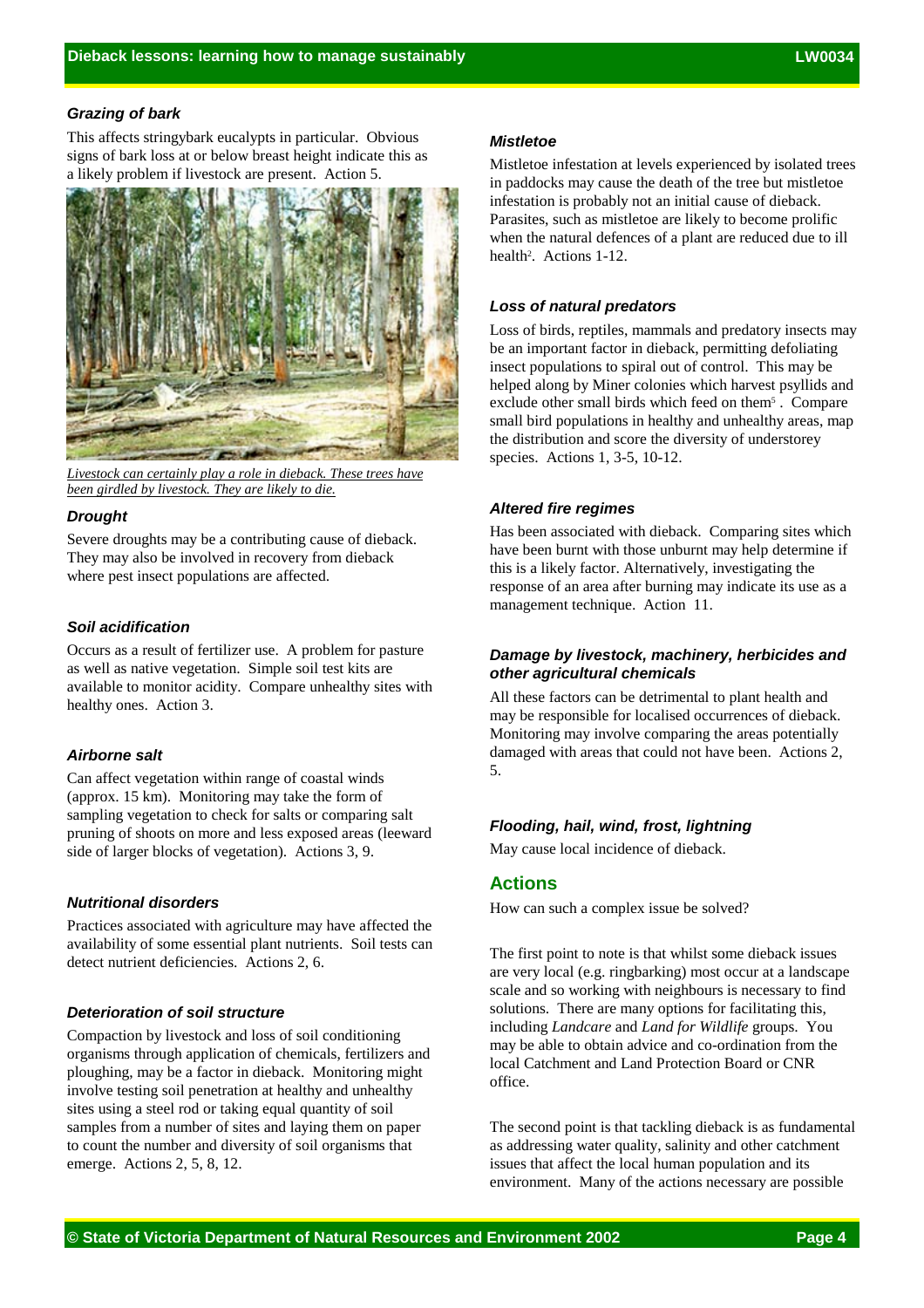to achieve, particularly if every person contributes. Of course, there are barriers such as financial costs involved and physical capacity to carry out the work. Assistance on both of these issues is available through various incentive scheme, grant programs and philanthropic trusts and via government employment programs. Ask your local *Land for Wildlife* extension officer to identify sources of assistance. Many of the resources are available locally and this is another reason to work with neighbours, as much of the equipment and ideas can potentially come from local sources.

Thirdly, a great deal can be learnt by setting up a monitoring program. Test actions and follow the response of the vegetation. For example, photograph areas at regular intervals following treatment.

# *Reinstate natural processes to the maximum extent possible.*

This may involve:

- 1. restoring understorey vegetation (e.g. Black Wattle provides essential winter food for Sugar Gliders which eat Christmas Beetles, Tree Violet provides for predatory wasps). Include a diverse array of local native species in your revegetation efforts to build in as many natural links as possible (LFW Note 32 'The value of understorey vegetation').
- 2. minimizing fertilizer and chemical use. Where used, they should be kept away from native vegetation and water bodies. Safer storage and disposal of chemicals.
- 3. creating blocks of vegetation, rather than narrow strips, and linking areas of vegetation with corridors. Blocks are less affected by edge effects<sup>6</sup>.
- 4. retaining live and dead trees with hollows as wildlife habitat (LFW Note 6 'Wildlife needs natural tree hollows').
- 5. fencing to exclude livestock (LFW Note 29 'Fencing wildlife habitat').
- 6. managing nutrient disposal (contact the Department of Agriculture, Energy and Minerals).
- 7. quarantining areas infected by Cinnamon Fungus<sup>7</sup>.
- 8. controlling salinity and erosion through revegetation.
- 9. revegetating areas of land.
- 10. controlling predators of wildlife (cat, fox). Artificial manipulation of predator populations using nest boxes or feeding supplements may be a short-term response. (LFW Notes 24 - fox, 25 - cats, 31- rabbits, 14 - nest boxes).
- 11. reinstating natural fire regimes (discuss the options with CNR staff).
- 12. leaving leaves, twigs and branches where they fall in selected areas managed for dieback control and wildlife habitat.

13. and other measures that address the primary cause or potential for secondary causes to start up or continue operating. Taking greater care to avoid direct damage to vegetation (e.g. as caused by vehicle movements) is also important.

As a general rule, begin with protecting what is still healthy first.

While it may not be possible to save an individual tree or other plant affected by dieback, due to the poor state of its health, it may be possible to preserve the benefits by allowing it to regenerate by fencing the area and other means (refer *Land for Wildlife* Notes 13 'Natural regeneration - principles and practice' and 16 'Natural regeneration - case studies on the farm').

It is probable, in many situations, that going back to the original forces operating in an ecosystem is not an option due to the extraordinary extent of changes that have occurred. Even so, some rebuilding will be possible.

Alternatively, you can choose species selected to withstand the new regimes, which may include exotic species but should not include species which have the potential to invade native vegetation (environmental weeds). A list of environmental weeds is available from *Land for Wildlife* extension officers. If this choice is selected then many values associated with local species will be lost.

## *What will happen if nothing is done?*

We can guess that a new balance in the ecosystem will be achieved. However, this new balance may not include as many benefits for humans as the previous one. Saline unproductive land, increased management inputs, reduced water quality, less wildlife and so on are likely.

Tackling dieback is part of an overall need to manage land more sustainably. Your contribution today will benefit many future generations of people who live on, and rely on, the land.

# **References and further reading:**

One way or another, most of the Notes in the *Land for Wildlife* series relate to this issue.

7 Anon. (1993). *Phytophthora root rot...the plant killer*. Brochure produced by Australian Nature Conservation Agency and Parks and Wildlife Service, Tasmania.

Beckman, R. & Davidson, S., (1990). Reversing rural tree decline. *Rural Research* **146: Autumn**.

8 Crouch, A., (1995). CNR - Phillip Island. *Personal communication.*